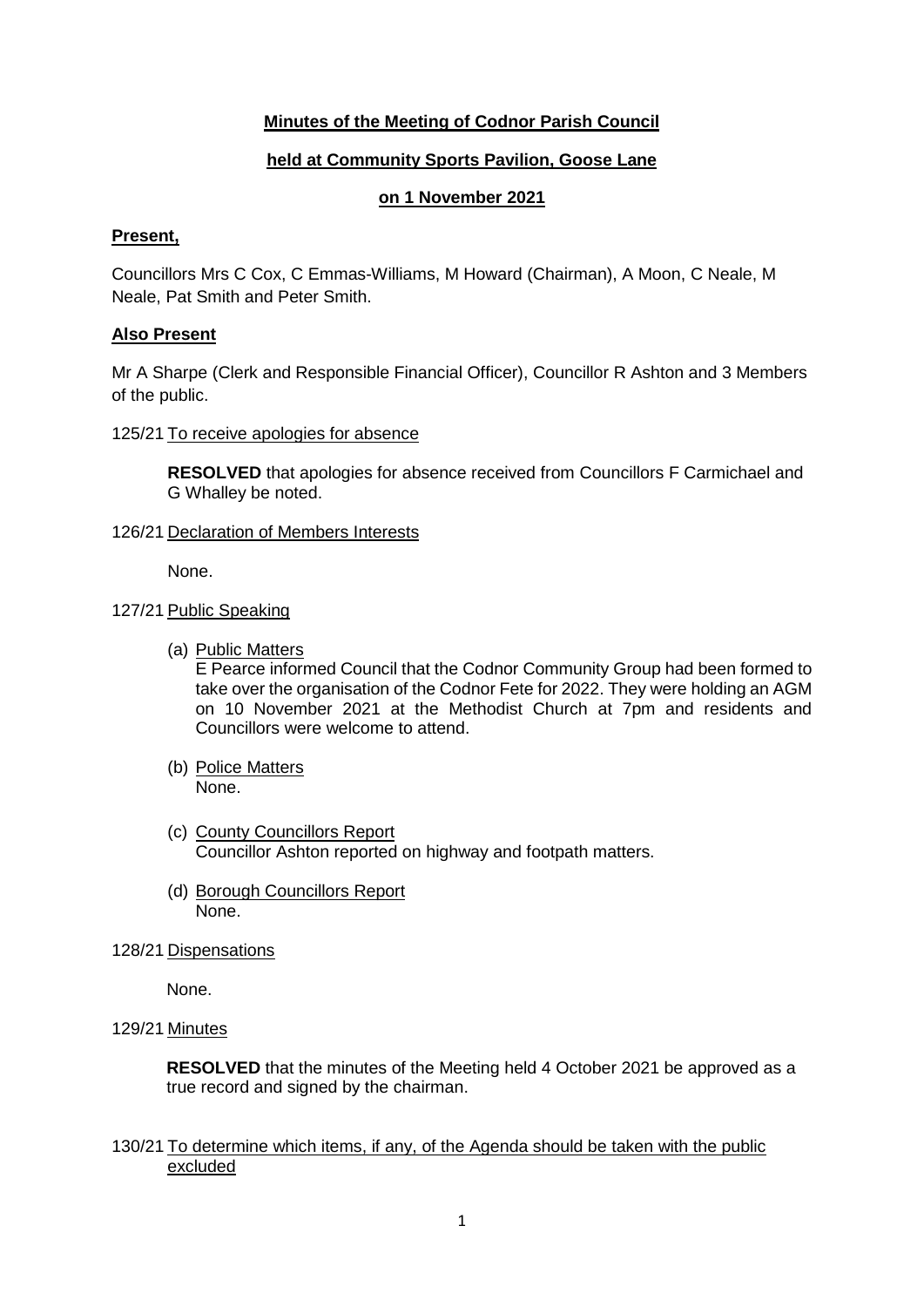**RESOLVED** that no items be considered with the press and public excluded.

#### 131/21 Chairman's announcements

None.

## 132/21 Leaders Report

The Leader reported on the next litter pick and discussions being held with DCC regarding the possible transfer of the car park and adjoining land.

## 133/21 Environmental Matters

None.

## 134/21 Parish Council – Items for Decision/Action/Update

## (a) EV Charging points.

The Leader reported further on that discussions had taken place with installers for the provision of Electric Vehicle charging points on the two car parks controlled by the Parish Council. DCC had been approached as land owner for permission to install on Mill Lane Car Park.

**RESOLVED** that the report be noted.

# (b) Covid 19 update

Council were informed of the arrangements for Remembrance Sunday and were updated on the Carols Round the tree event for 14 December 2021.

**RESOLVED** that the report be noted.

(c) Tesco Express Land update.

Council were informed that there had been no further response from the land owner but DCC had been approached for advice on the necessary steps. A response was still awaited.

(d) Clock Tower – planting.

Further quotations were being sort for the improvements/brickwork at the planting areas at the Clock Tower building.

**RESOLVED** that the report be noted.

(e) Budget Precept setting process.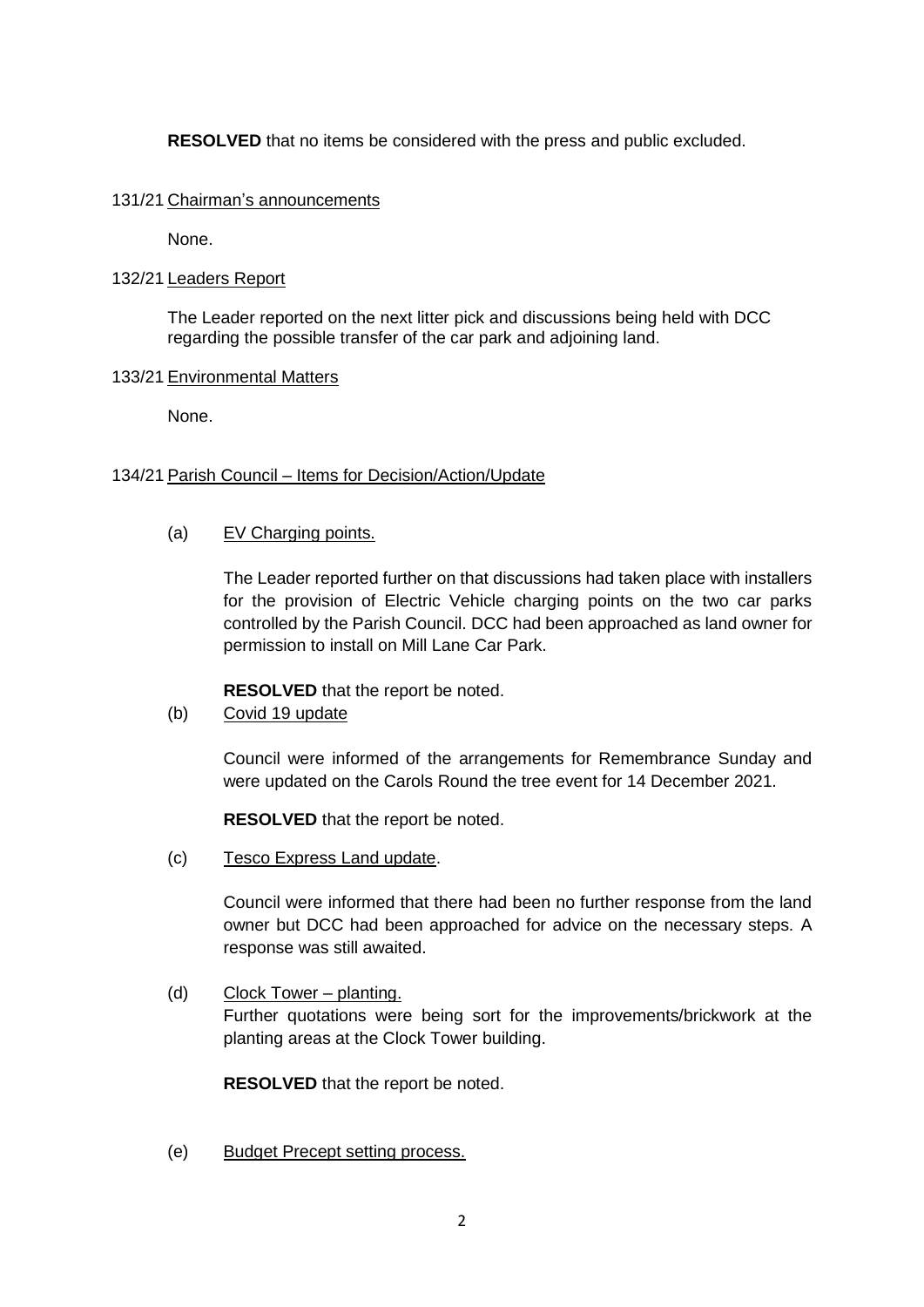**RESOLVED** that a Financial and Investment Sub Committee meeting be held on 15 November 2021 to consider the 2022/23 budget and precept.

(f) Vacancies/co-option process.

**RESOLVED** that it be noted that there had been two applications.

(g) Allotment Boundary.

Council noted the latest position.

(h) Multi User path update.

An update on plans for the proposed Multi User path was presented to the Council.

**RESOLVED** that the report be noted.

(i) Update on transfer of land for public open space from Peveril Homes.

**RESOLVED** that it be noted that the phase 2 land was now ready for formal transfer to the Parish Council.

# 135/21 Accounts for Payment

**RESOLVED** that the accounts for payment be approved and the bank reconciliation noted.

| <b>Cheque</b>  | <b>Payee/Description</b>       | <b>Nett</b> | <b>VAT</b> | <b>Gross</b> |
|----------------|--------------------------------|-------------|------------|--------------|
| UT BACS 3 OCT  | JRB Dog Bags                   | 273.60      | 54.72      | 328.32       |
| UT BACS 3 OCT  | <b>Butler Cook Payroll</b>     | 77.00       | 15.40      | 92.40        |
| UT BACS 3 OCT  | ICO - Data Protection          | 40.00       | 0.00       | 40.00        |
| UT BACS 3 OCT  | Pensions                       | 306.35      | 0.00       | 306.35       |
| UT BACS 7 OCT  | <b>HMRC</b>                    | 148.12      | 0.00       | 148.12       |
| UT BACS 7 OCT  | Mileage                        | 36.00       | 0.00       | 36.00        |
| UT BACS 15 OCT | Keptkleen - Toilet<br>cleaning | 120.00      | 24.00      | 144.00       |
| UT BACS 15 OCT | <b>Clerk Salary</b>            | 668.11      | 0.00       | 668.11       |